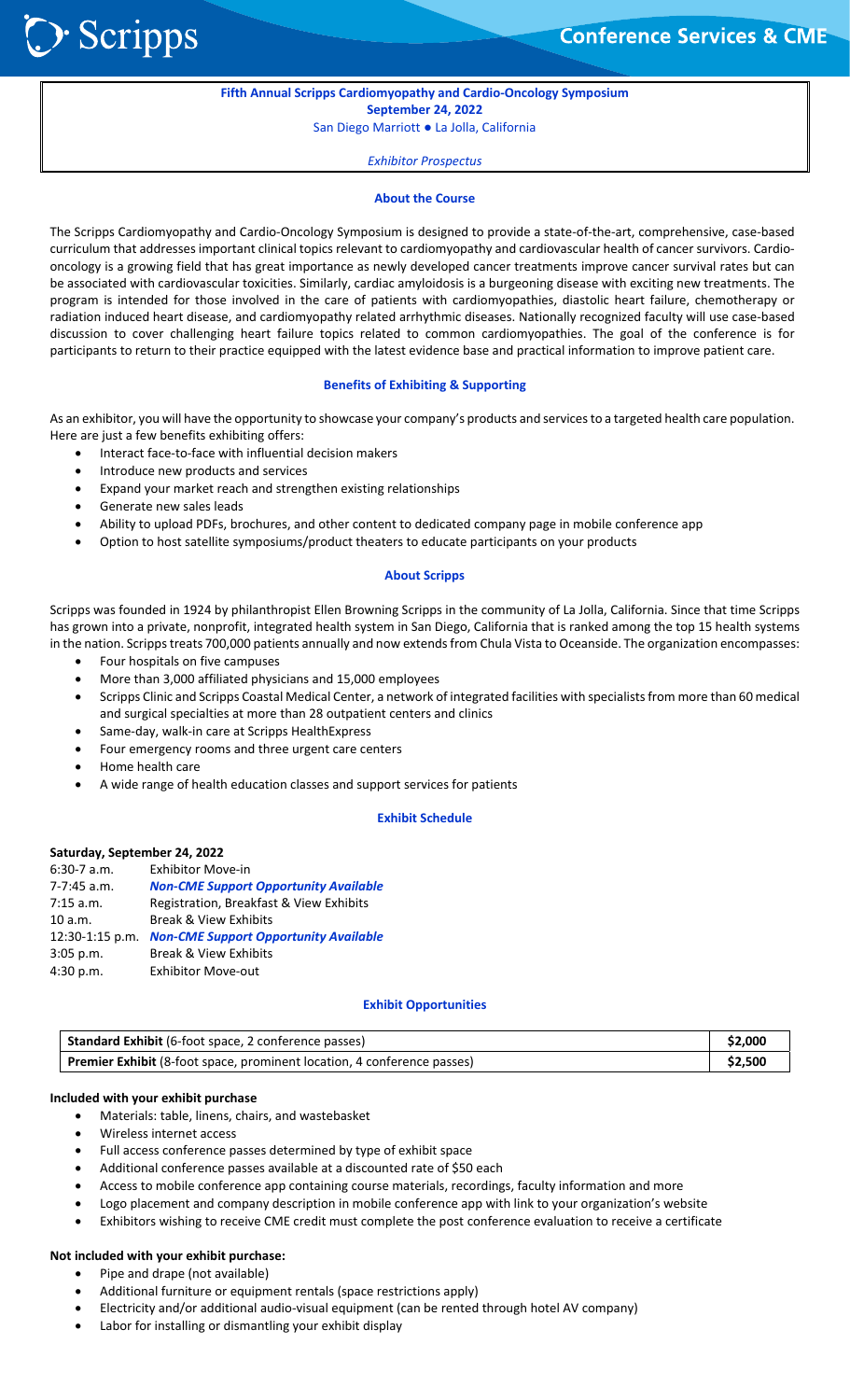# **Conference Services & CME**

**Scripps** 

֦֘

 Security: the exhibit area will remain open, and no security guard will be present. We ask that you do not leave any valuable items unattended at your booth at any time. Anything you leave in the exhibit area will be left at your own risk. Neither the hotel, nor Scripps will accept liability for any items in the exhibit area at any time.

#### **Scripps Health Conference Guidelines**

- 1. Proof of vaccination will be required for all staff, participants, and vendors who wish to attend the conference in‐person.
- 2. Staff, participants, and vendors who are unvaccinated are required to bring proof of a negative PCR test taken within 48 hours of the start of the conference.
- 3. All staff, participants, and vendors must be asymptomatic to attend the in‐person conference.
- 4. All staff, participants, and vendors will be required to wear masks and remain physically distanced during the conference.
- 5. Virtual conference participation will be available for staff, participants, and vendors who have recently been exposed to, or tested positive for COVID‐19, and/or are symptomatic.

\*\* These guidelines may be modified at any time in advance of or during the Conference.\*\*

## **Booth Traffic**

While Scripps makes every effort to promote and encourage attendees to visit the Exhibit Hall, we cannot guarantee booth traffic. It is the exhibiting company's responsibility to promote its presence at the course through pre-meeting notifications and on-site promotions to draw traffic to their booth.

*\*\*In alignment with the ACCME Standards for Integrity and Independence in Accredited Continuing Education, exhibitors will only be provided with limited participant information from those who have agreed to have their information shared.* 

## **Additional Support Opportunities & Pricing**

| Satellite Symposia/Product Theater (non-CME)                                                                                      |  |  |  |  |
|-----------------------------------------------------------------------------------------------------------------------------------|--|--|--|--|
| Scripps offers organizations the opportunity to host satellite symposia and events in conjunction with the conference. Scripps is |  |  |  |  |
| strongly committed to ensuring the best possible chance for success of all such events and offers the following fee and service   |  |  |  |  |
| options.                                                                                                                          |  |  |  |  |
| Approval to hold the event in conjunction with the Scripps conference<br>٠                                                        |  |  |  |  |
| Approval to hold the event at the conference venue (based on space availability)<br>$\bullet$                                     |  |  |  |  |
| Inclusion of marketing collateral in attendee confirmation packets<br>$\bullet$                                                   |  |  |  |  |
| E-mail blasts (2) to all registered attendees<br>$\bullet$                                                                        |  |  |  |  |
| Signage (1) and brochures/invitations posted near the Scripps registration desk<br>$\bullet$                                      |  |  |  |  |
| Inclusion on the course website and registration link<br>$\bullet$                                                                |  |  |  |  |
| Inclusion in the conference daily announcements<br>٠                                                                              |  |  |  |  |
| Meeting room with standard audio-visual equipment and support<br>$\bullet$                                                        |  |  |  |  |
| Attendee meals included - food will be ordered by Scripps<br>$\bullet$                                                            |  |  |  |  |
| The above fees do not include:                                                                                                    |  |  |  |  |
| Creation of marketing materials specific to product theater; Scripps reserves the right to approve all materials<br>٠             |  |  |  |  |
| Exhibit space; additional fees apply<br>$\bullet$                                                                                 |  |  |  |  |
| Scripps Health does not guarantee attendance during this event                                                                    |  |  |  |  |

#### **Exhibit & Conference Venue**

| San Diego Marriott La Jolla                                   | For shipping purposes, please add the following to your label: |
|---------------------------------------------------------------|----------------------------------------------------------------|
| 4240 La Jolla Village Drive                                   | Attn: Carlin Admirand/Scripps, Sept. 24, 2022                  |
| La Jolla, California 92037                                    | Company                                                        |
| Reservations: 858-587-1414                                    | Box # of #                                                     |
| Discounted rooms available – visit course website for details |                                                                |

#### **Exhibitor Housing**

A block of rooms is being held for us at a special rate of \$195 per night (plus tax and parking) **until September 2, 2022 or until the room block fills, whichever comes first**. When making your reservation, be sure to ask for the Scripps Cardiomyopathy conference room block or reserve online through the conference website: www.scripps.org/cardiomyopathycme

## **Shipping Dates**

**All materials should arrive no earlier than September 22, 2022.** If materials are received prior to this date the exhibiting company will be responsible for these charges. Materials that are shipped will be available at your company's exhibit space during the first installation session. If you have items to ship after the conference, FedEx and UPS can be arranged directly with the hotel. You are responsible for providing all necessary shipping materials as well as all related expenses.

#### **Payment Information**

- All exhibit applications must be received by **September 19, 2022**. Upon receipt of the application, a confirmation email will be sent.
- Satellite symposiums/product theaters must be reserved **at least 10 business days** prior to the activity.
- Payment must be received prior to the start of the activity.
- The exhibit cancellation deadline is **Friday, September 9, 2022**. Scripps CME will refund the cost of the exhibit less a \$100 processing fee. After September 9th no refunds will be granted.
- The satellite symposium/product theater cancellation deadline is **Friday, September 9, 2022**. Scripps CME will refund the cost of the satellite symposium/product theater less a \$500 processing fee. After September 9th no refunds will be granted.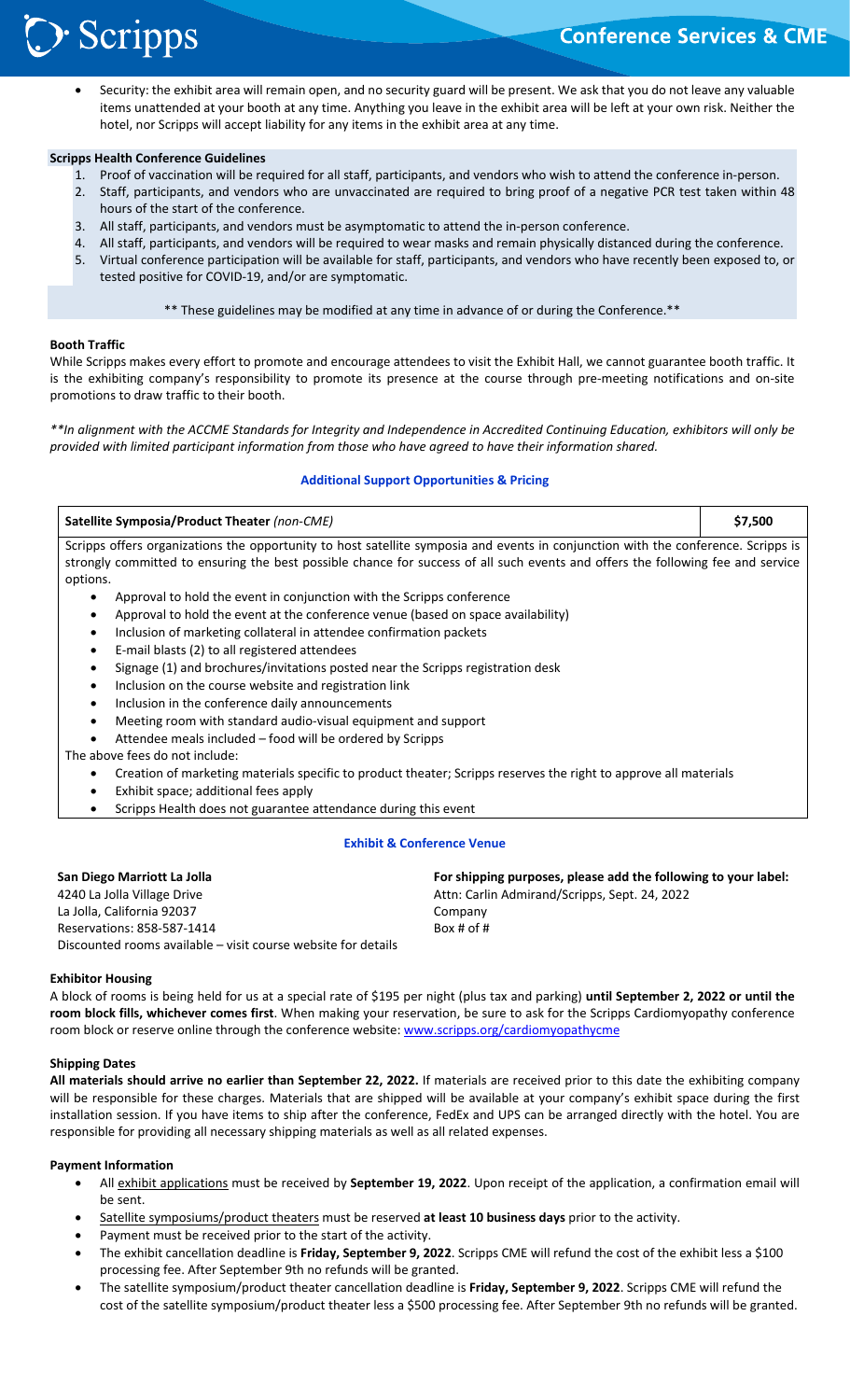

 Exhibit space must be occupied by 7 a.m. on September 24, 2022. Failure to meet this deadline will cause forfeiture of your space. Scripps may use or reassign the space without refund. Exhibitors who anticipate delays must notify Scripps.

#### **Application Review**

֦֘

For an exhibit application to be accepted by Scripps, the products and services must be educational in nature and relate to the educational activity content. Scripps reserves the right to accept or reject a potential exhibitor based on its assessment of whether the company/organization's products and/or services are relevant to the conference content. All exhibits will be reviewed by Scripps.

Scripps reserves the right to refuse the application of any party whose product, service or proposed exhibit is, in Scripps sole discretion, not in keeping with the character of the educational activity and exhibition hall. Approval of the exhibit application is in the sole discretion of Scripps, and may be withheld, among other reasons, for: (a) poor credit history of Exhibitor, including but not limited to past due amounts owing to Scripps, or (b) breach of the Conditions or any other contract provisions governing any previous trade show or other event conducted or sponsored by Scripps.

#### **CME Guidelines Related to Educational Grants, Exhibit Space and Promotional Activities**

In compliance with the ACCME Standards for Integrity and Independence in Accredited Continuing Education, arrangements for commercial exhibits or advertisements cannot influence planning or interfere with the presentation, nor can they be a condition of the provision of commercial support for CME activities.

- Exhibit and other promotional fees shall be separate and distinct from educational grants/commercial support.
- All exhibitors must be in a room or area separate from the education and the exhibits must not interfere or in any way compete with the learning experience prior to, during, or immediately after the activity.
- Company representatives must refrain from holding any commercial discussions in the educational ballroom. All promotional activities including interviews, demonstrations, and the distribution of literature or samples must be made within the exhibitor's space. Canvassing or distributing promotional materials outside the exhibitor's rented exhibit space is not permitted.
- Commercial interest representatives may attend CME activities at the discretion of Scripps for the direct purpose of the representatives' own education. However, they may not engage in sales or marketing activities while in the space or place of the educational activity.

#### **Exhibit Conditions, Rules and Regulations**

Exhibits must adhere, in each case in the determination of Scripps in its sole discretion, to each of the following standards:

- Exhibitor must promote the marketing of products and services that relate to the educational activity content.
- Exhibitor may encourage or advance its own products, equipment or services; however, Exhibitor shall not unfairly criticize the products or methods of any other exhibitor.
- Exhibitor shall not directly or indirectly promote or advertise any idea or product which is inconsistent with the stated purpose of the educational activity content.
- Exhibitor shall not infringe the copyrights, trademarks or other intellectual property rights of any third party or unfairly compete with other exhibits.
- Exhibitor's exhibit shall not have an undesirable or unreasonable deleterious effect upon another exhibit or the educational activity.
- Scripps reserves the right to prohibit or remove any exhibit which detracts from the general character of the Exhibition as a whole, or consists of products or services inconsistent with the purpose of the Exhibition. The right to prohibit or remove includes, but is not limited to, such persons, things, conduct, printed matter or anything else of a character which Scripps deems objectionable.
- Scripps reserves the right, in its sole discretion, to refuse any person, including without limitation any employee of Exhibitor, admission to the Exhibition.
- Scripps accepts no responsibility for breakdown or failure of any of the services provided for, or in connection with, the Exhibition.

#### **Printed Material Distribution/Canvassing**

Canvassing in any part of the facilities utilized during the Scripps CME program is strictly forbidden, and anyone doing so will be requested to leave the building. Distribution of advertising or printed material by the exhibitor outside of the exhibitor's allotted space will not be permitted unless the distribution or advertising is agreed to in advance with Scripps.

#### **Liability**

Once an application has been approved by Scripps the following liability policies apply. Exhibitors are encouraged to insure themselves against property loss or damage and against liability for personal injury.

- Neither Scripps, nor the Facility, the employees thereof, nor their representatives, nor any member of the Conference Committee shall be responsible for any injury, loss, or damage that may occur to the Exhibitor or his property from any cause whatsoever, prior to, during, or subsequent to the period of the Exhibit except for any injury, loss, or damage to the extent arising from the negligence or willful misconduct of Scripps, the Facility, their employees, their representatives or any member of the Conference Committee. The Exhibitor agrees to indemnify Scripps, the Facility and their employees, volunteers, and committees from any and all claims for loss, damage, or injury except for any claims for loss, damage or injury to the extent arising from the negligence or willful misconduct of Scripps, the Facility, their employees, volunteers, and committees. Exhibitors are encouraged to insure themselves against property loss or damage, and against both general and personal liability.
- Exhibitor understands and agrees that, for the safety of conference attendees, Exhibitor shall not perform any procedures on or provide any services to conference attendees that are either invasive or are customarily performed in a practitioner's office.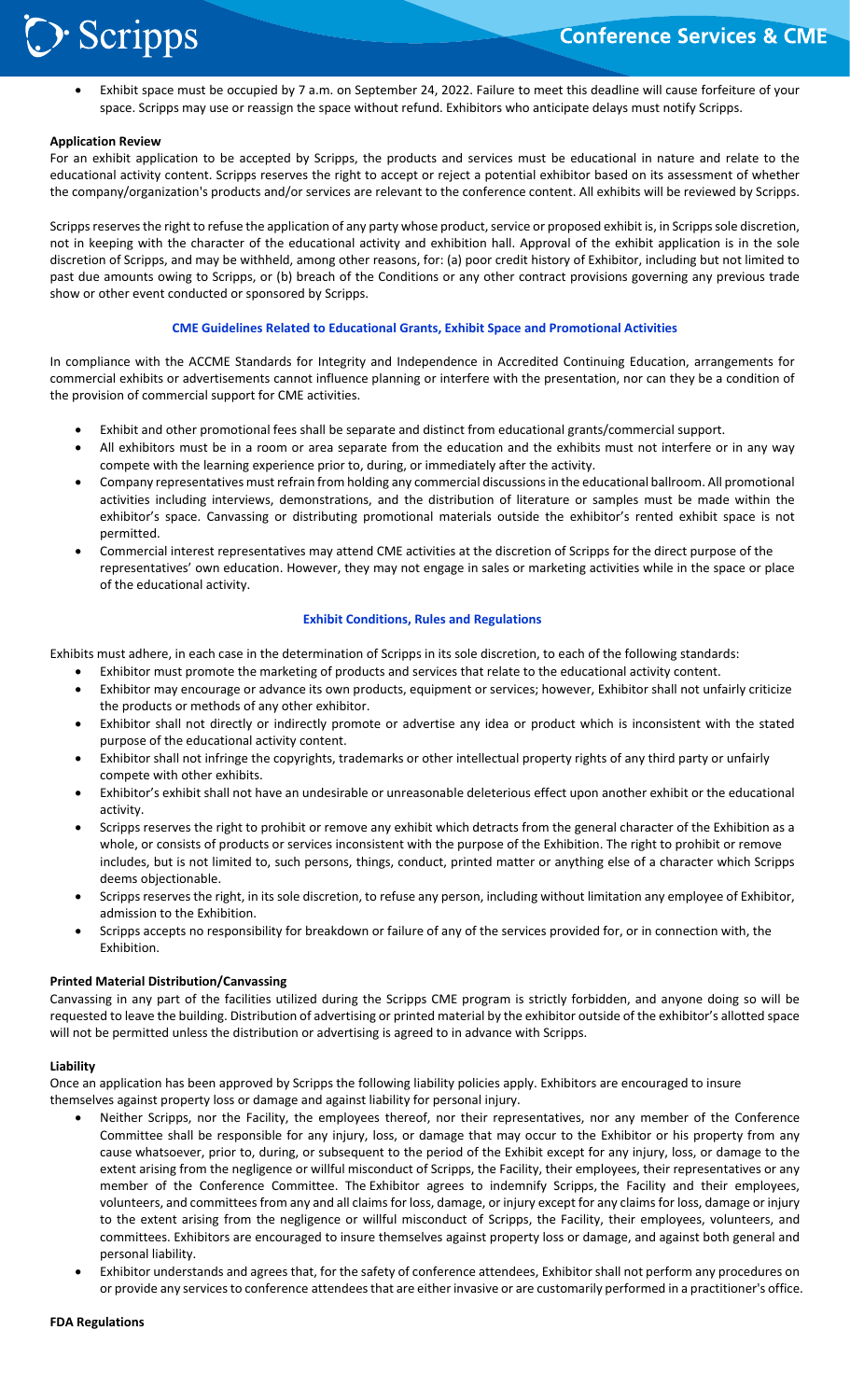# Scripps :

# **Conference Services & CME**

֦֘ Exhibitors are reminded of the Food and Drug Administration (FDA) restrictions on the promotion of investigational and pre‐approved drugs and devices. Exhibitors are also cautioned about FDA prohibition of promoting approved drugs for unapproved purposes. Information regarding FDA regulations may be obtained directly from the FDA. Requests for information and guidance can be obtained at www.fda.gov/cder, the FDA's medical advertising information line, 301‐796‐1200, or directed to:

FDA Division of Drug Marketing FDA/CDRH/Office of Device Evaluation 10903 New Hampshire Ave. www.fda.gov Building 51, Room 3200 for more information. Silver Spring, MD 20993‐8002

#### **Family/Guest Attendance Policy**

All conference activities are exclusively reserved for paid conference attendees. Children and family members are not allowed to attend meal functions or permitted in the general session room.

#### **Scripps Conference Modification or Cancellation**

Scripps reserves the right to modify the course's schedule or program as necessary. Scripps also reserves the right to cancel this conference, in which case a full refund of the registration/exhibit fees will be provided. We are unable to refund any travel costs (flight, hotel, etc.) in the case of Scripps cancellation.

#### **Exhibit & Conference Contact**

#### **Ms. Carlin Admirand**

Director, Conference Services & CME Scripps Health 4275 Campus Point Court, CPB205 San Diego, California 92121 Phone: 858‐678‐6005 Email: admirand.carlin@scrippshealth.org Web: http://www.scripps.org/conferenceservices



www.linkedin.com/company/scripps‐health www.facebook.com/ScrippsCME www.twitter.com/scrippscme www.youtube.com/scrippshealth **Subscribe to our newsletter:** www.scripps.org/CMEemails